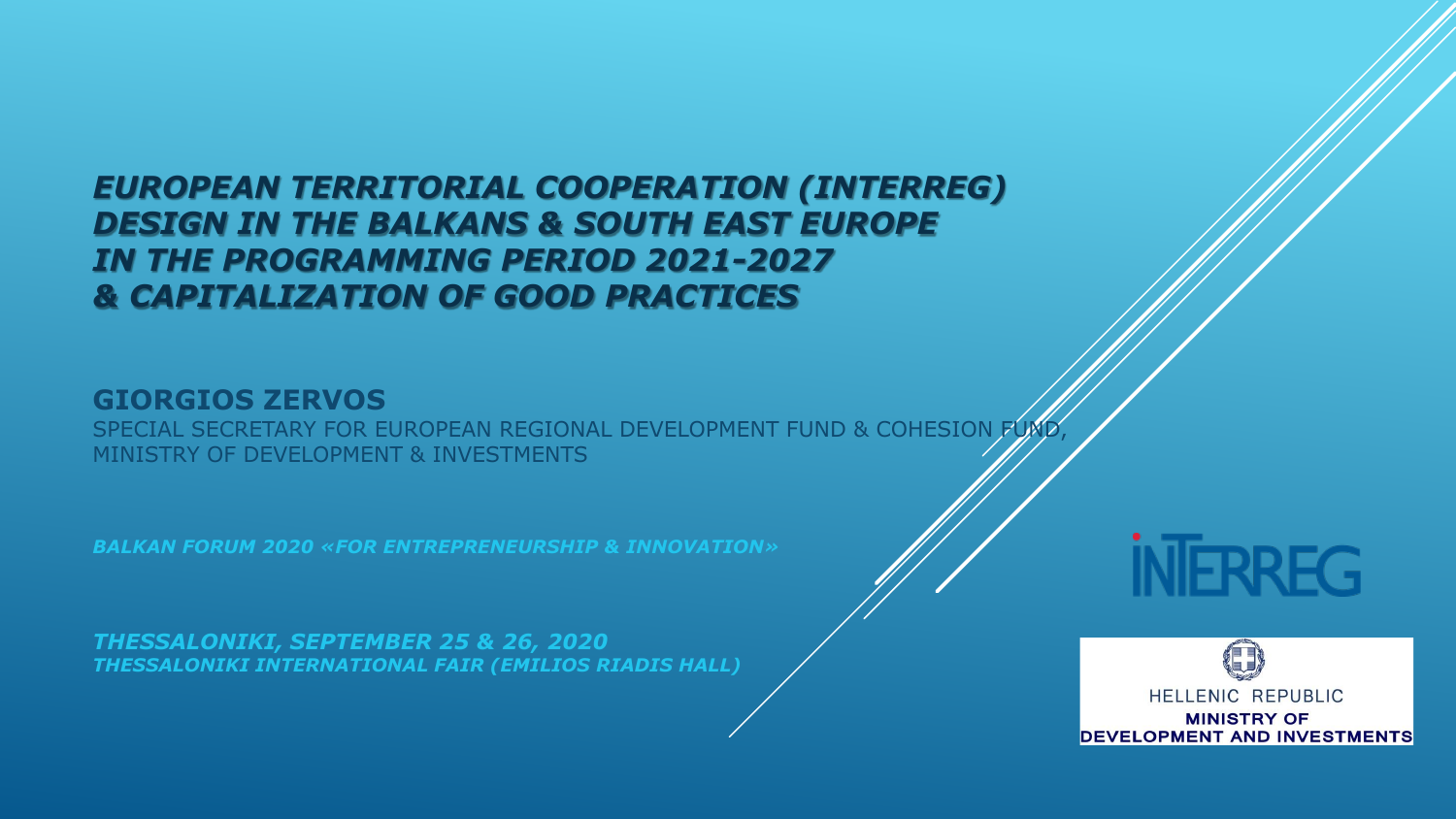# **New programming period 2021 -2027**

- $\triangleright$  Next Generation EU
- **Multi Annual Financial Framework**
- **Cohesion Policy**

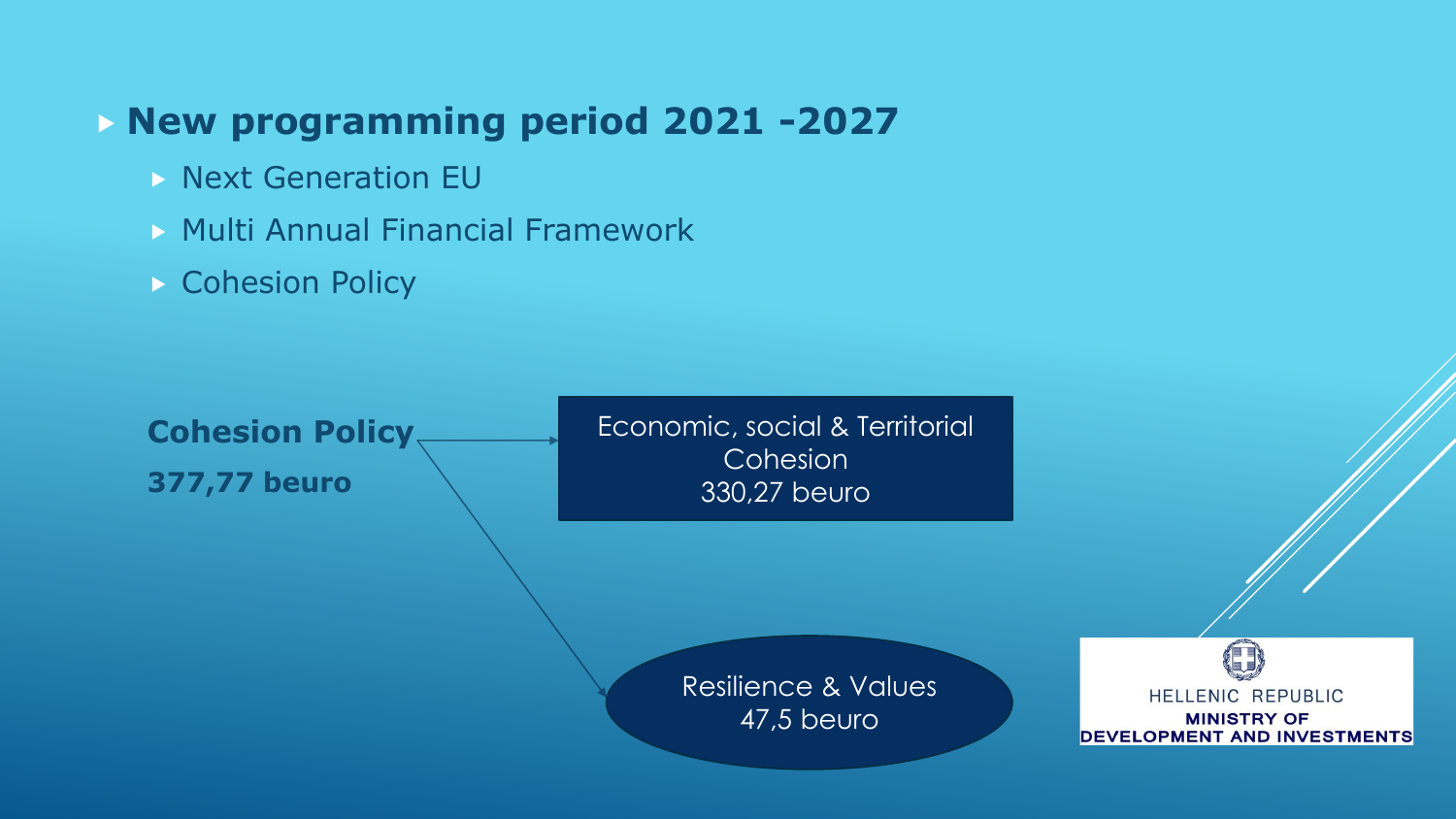## **ETC (Interreg) funds at a glance**



- **500 meuro interregional innovative investments (ERDF)**
- **470 meuro to be allocated to Interreg strands**

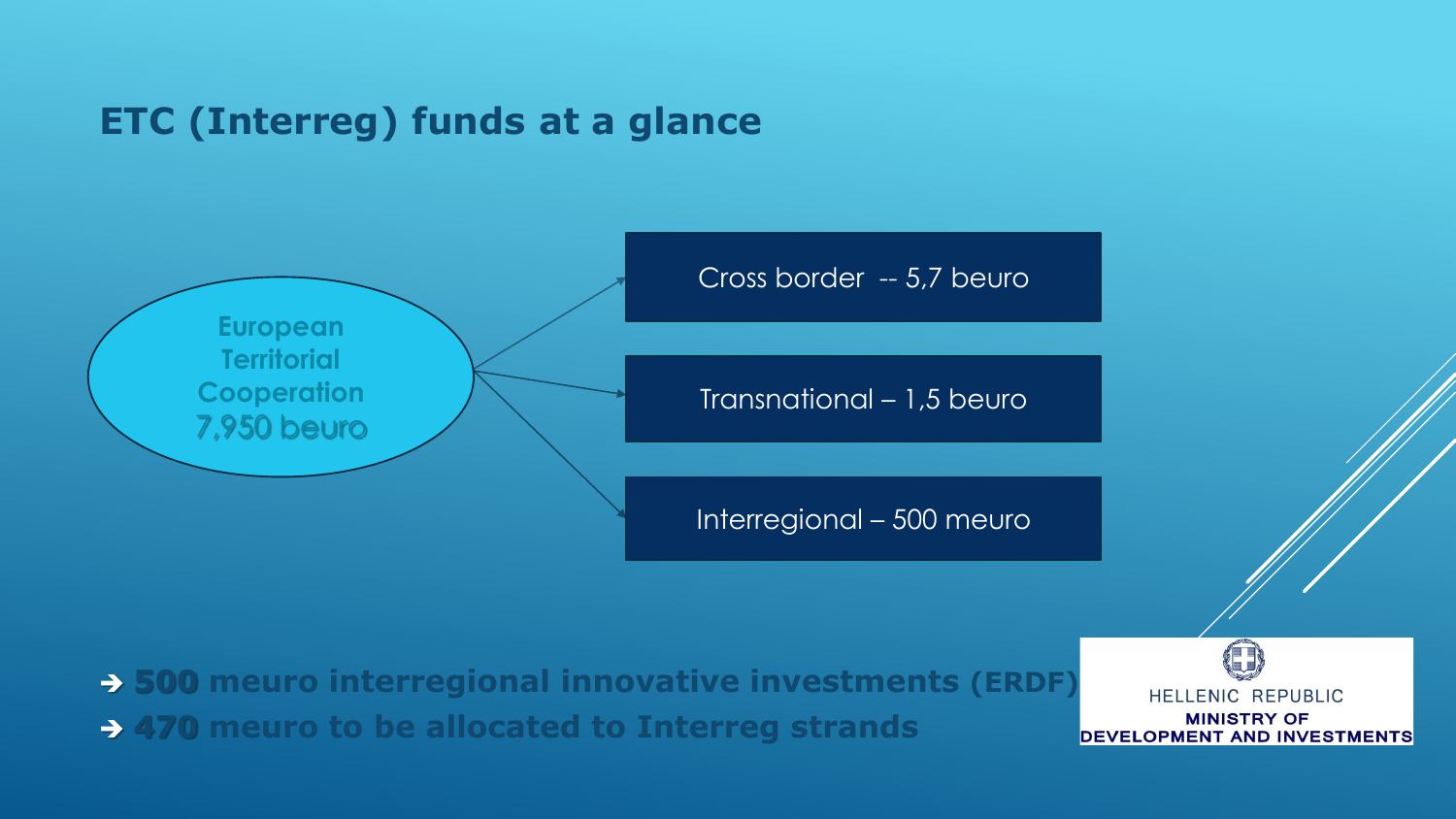# **Policy Objectives 2021-2027**

- A **smarter** Europe (innovative & smart economic transformation)
- A **greener,** low-carbon Europe (including energy transition, the circular economy, climate adaptation and risk management)
- A more **connected** Europe (mobility and ICT connectivity)
- A more **social** Europe (the European Pillar of Social Rights)
- A Europe **closer to citizens** (sustainable development of urban, rural and coastal areas and local initiatives)

# **+ 2 INTERREG specific objectives**

- *A better Interreg governance*
- **→ A safer and more secure Europe**

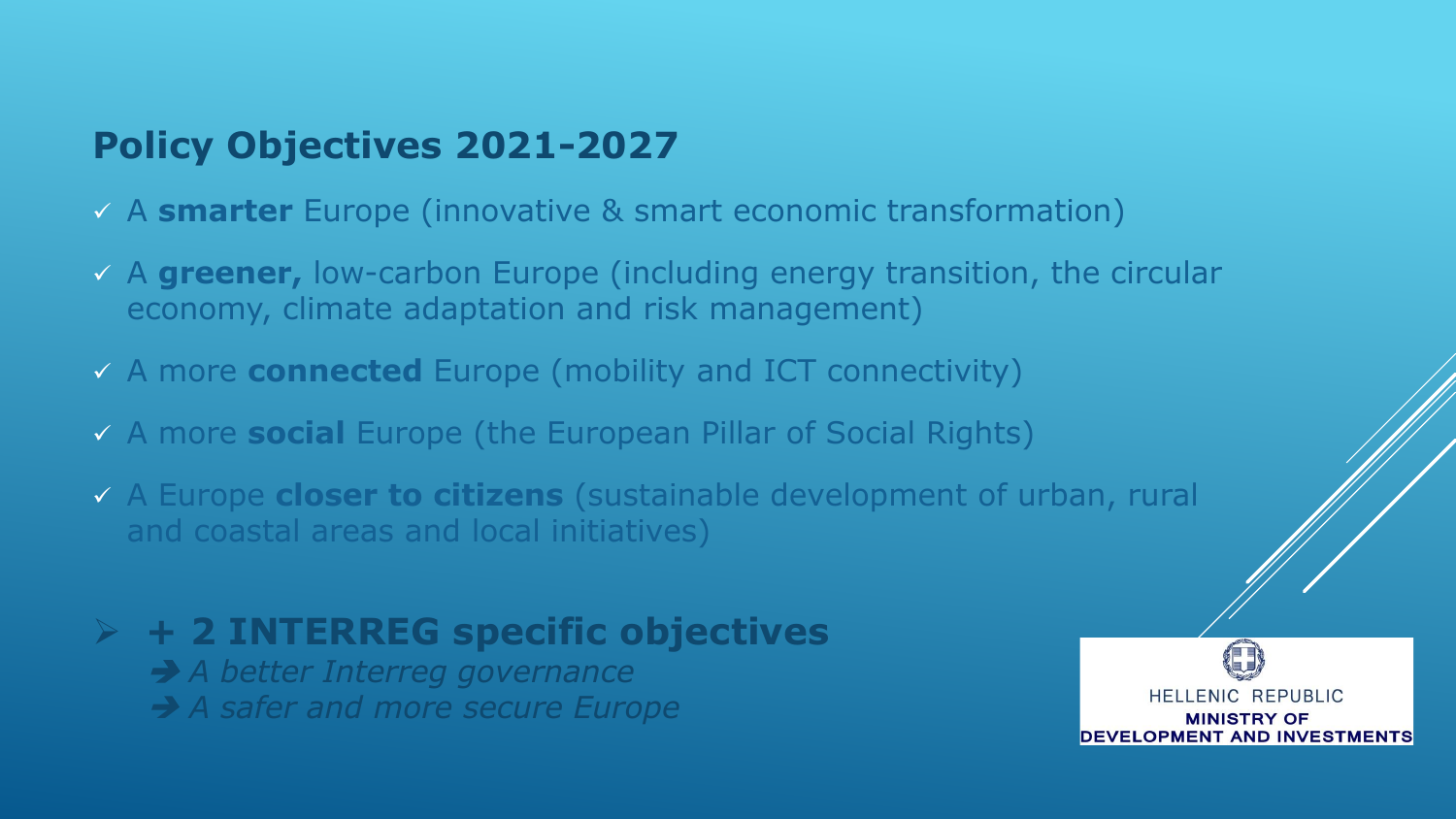**European Territorial Cooperation (for Greece) 2021-2027 127 meuro (2014-2020 220 meuro)**

**Bilateral Cross-border with Member- States Greece – Cyprus 2021-2027 Greece – Bulgaria 2021 -2027 Greece –Italy 2021-2027** 

**Bilateral cross-border with IPA countries** 

*Greece – Albania 2021-2027* 

*Greece – Republic of North Macedonia 2021-2027* 

**Managing Authority:**  *Special Service for the Management of ETC programmes*

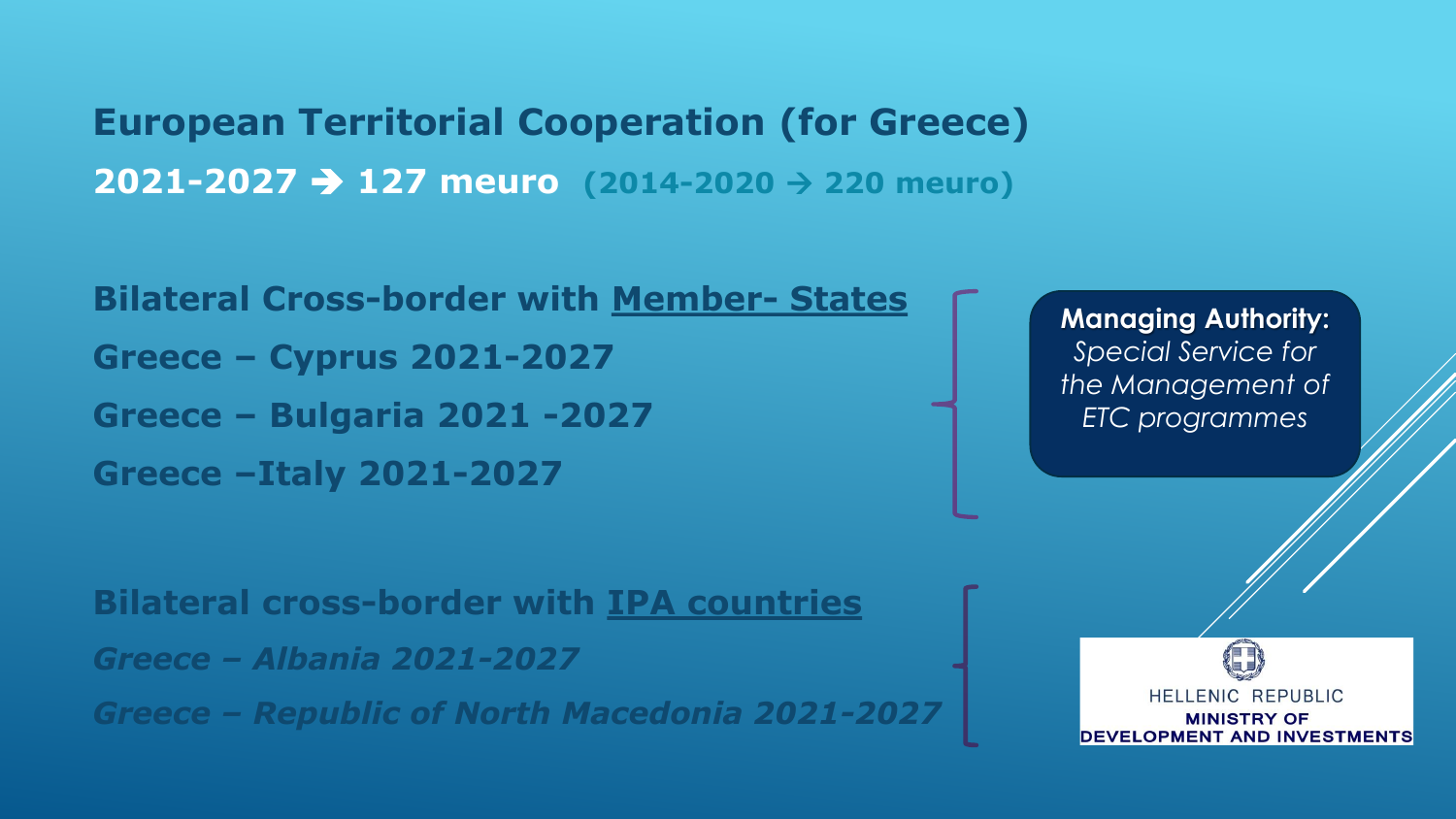# **What about the Balkan Med 2014-2020 programme?**

- **transnational programme including => EU against the continuation Western Balkans & Cyprus Community Community Community Community Community Community Community Community Community Community Community Community Community Community Community Community Community Community Community Commun**
- **the eligible area areas of other transnational CPs**
- **Considerable number of beneficiaries => Existence of bilateral CBC CPs**
- **the only Transnational programme managed by the Managing Authority**

**Political & geographical importance**  $\blacksquare$  **> Eligible area overlapping eligible for involved and projects implemented of Greece with the same partner states**

#### **Where do we stand right now?**

HELLENIC REPUBLIC **MINISTRY OF DEVELOPMENT AND INVESTMENTS**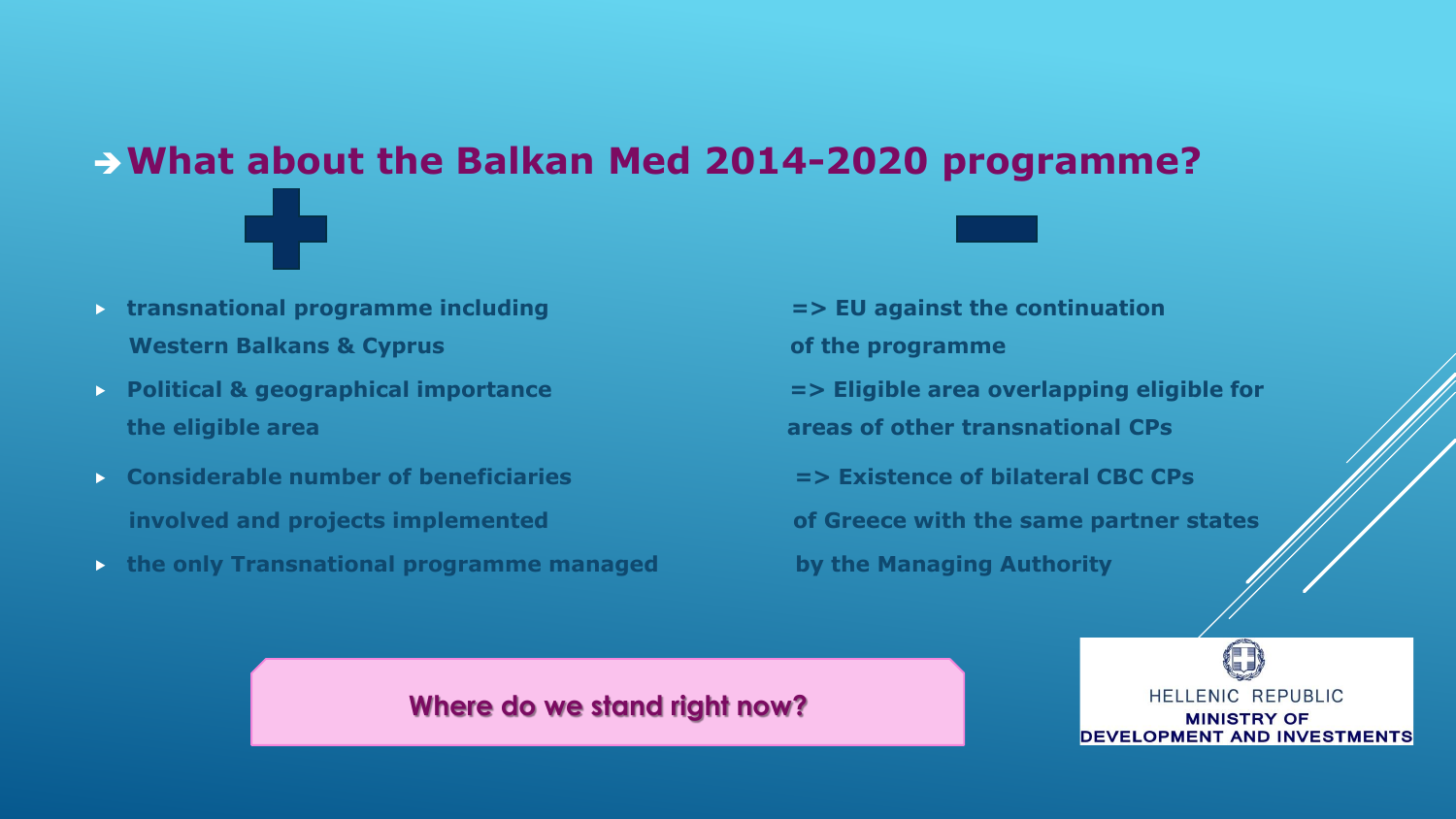## **What about the Balkan Med 2014-2020 programme?**

- $\triangleright$  Balkan Med: five countries & a budget of 40 meuro
- $\triangleright$  Letters to the Commission by Ministers for the continuation of the programme
- Expression of interest by the partner countries of the CP for its continuation
- Ministry of Foreign Affairs involved for opinion and ways of action
- **EXT** Hellenic Permanent Representation in Brussels to support our position
- MA of INTERREG programmes contacting counterparts for support

**GOAL: TO STRENGTHEN OUR PRESENCE IN THE BALKANS, SOUTHEASTERN EUROPE & SOUTH EAST MED AREA** 

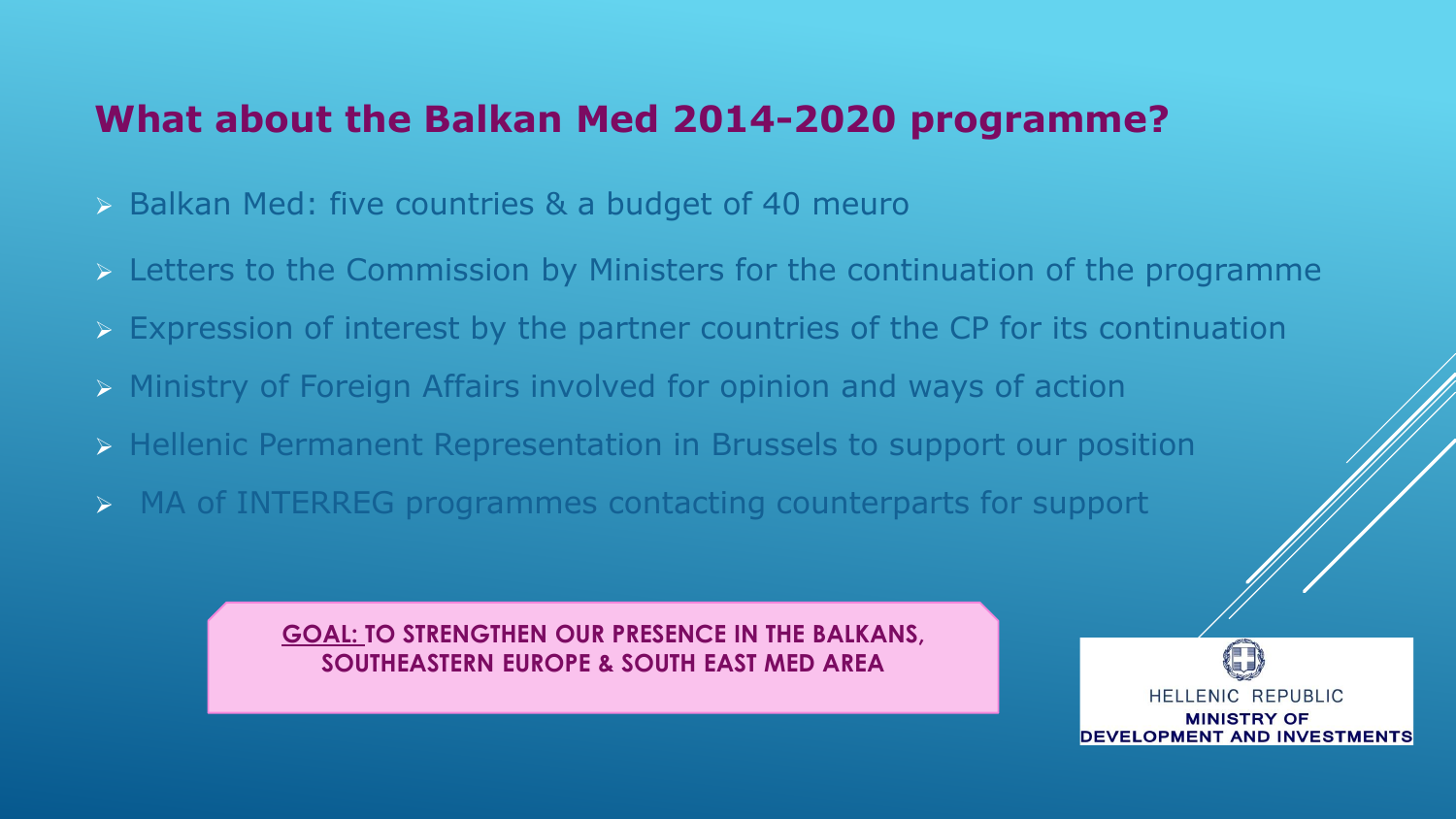# **ETC State of Play for 2021-2027 programming period**



HELLENIC REPUBLIC **MINISTRY OF DEVELOPMENT AND INVESTMENTS**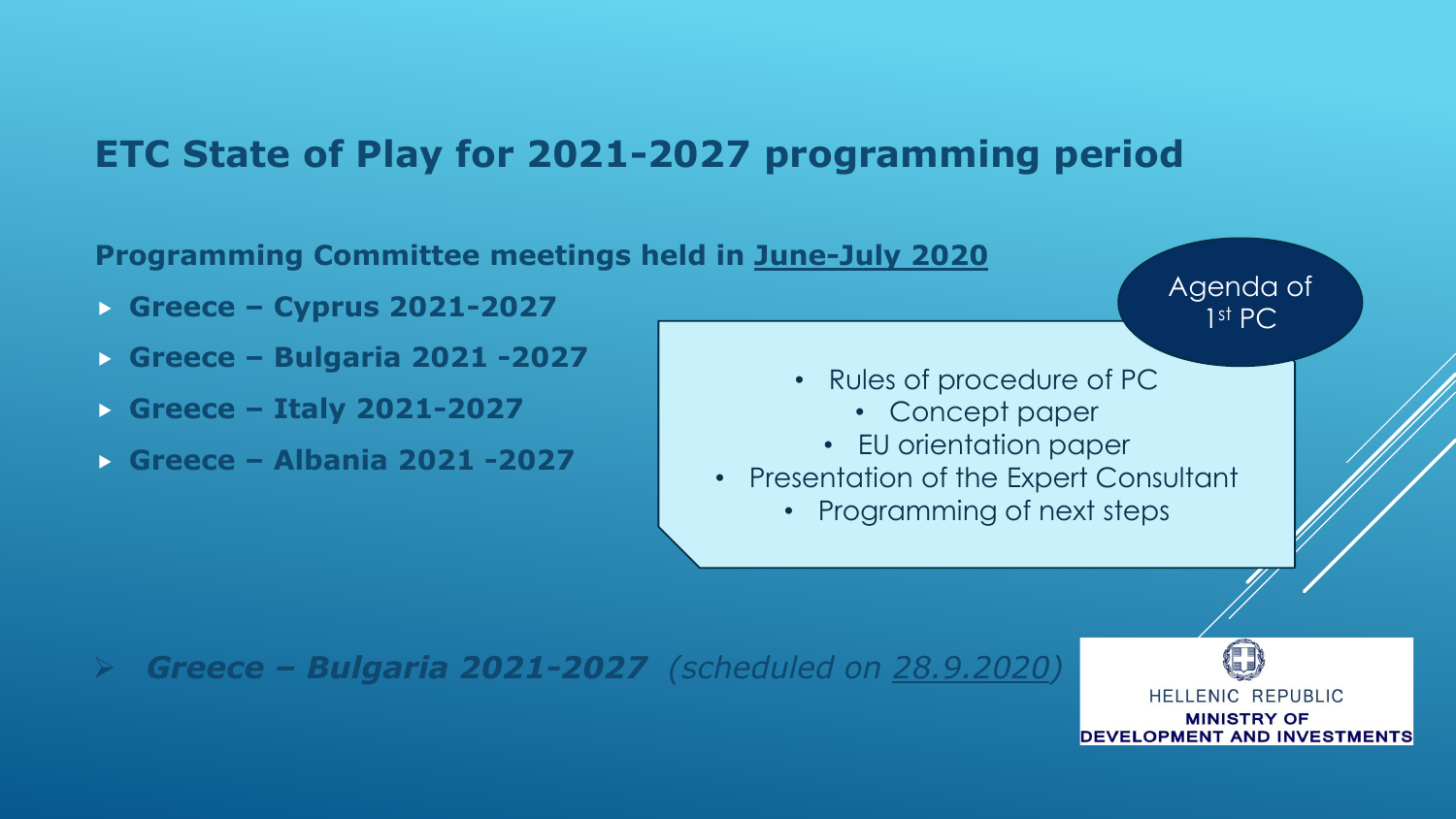## **Issues to be dealt with in 2021-2027 for ETC**

- $\checkmark$  Less funds  $\rightarrow$  targeted calls, added value of projects
- $\checkmark$  Bigger projects limited number of beneficiaries
- $\checkmark$  Strong administrative capacity of beneficiaries
- Use of small project funds (ETC Regulation)
- $\checkmark$  Simplification of procedures, increase absorption of funds
- $\checkmark$  Reduction of cost of controls and administrative burden
- Accelerate the implementation of projects
- Increase visibility of Interreg programmes & projects
- $\checkmark$  Increase capacity of beneficiaries
- $\checkmark$  Maintain cooperation & collaboration among partners